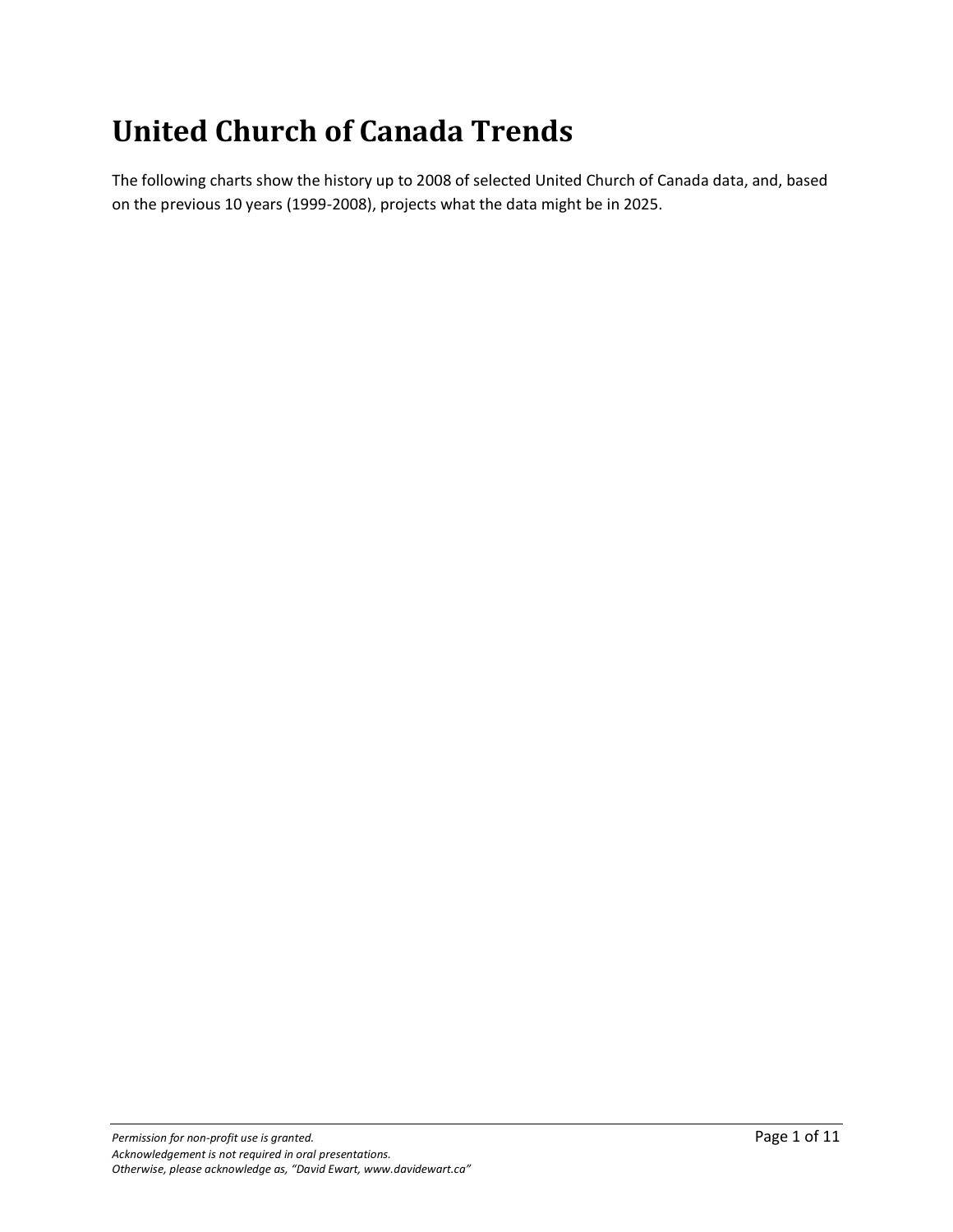#### **United Church Pastoral Charges**

As of December 31, 2008 the number of United Church Pastoral Charges was 2,271.

If the trend for the past 10 years continues unchanged, the number of Pastoral Charges in 2025 will be 2,043.

This will be a loss of 228 or 10% of 2008 Congregations.

Note: This data indicates the resilience of Pastoral Charges, especially when compared with the other data that follows. Urban and suburban areas where amalgamations are more feasible may experience higher rates of decline.

Note: I have only been able to record data for the number of Pastoral Charges beginning in 1962.

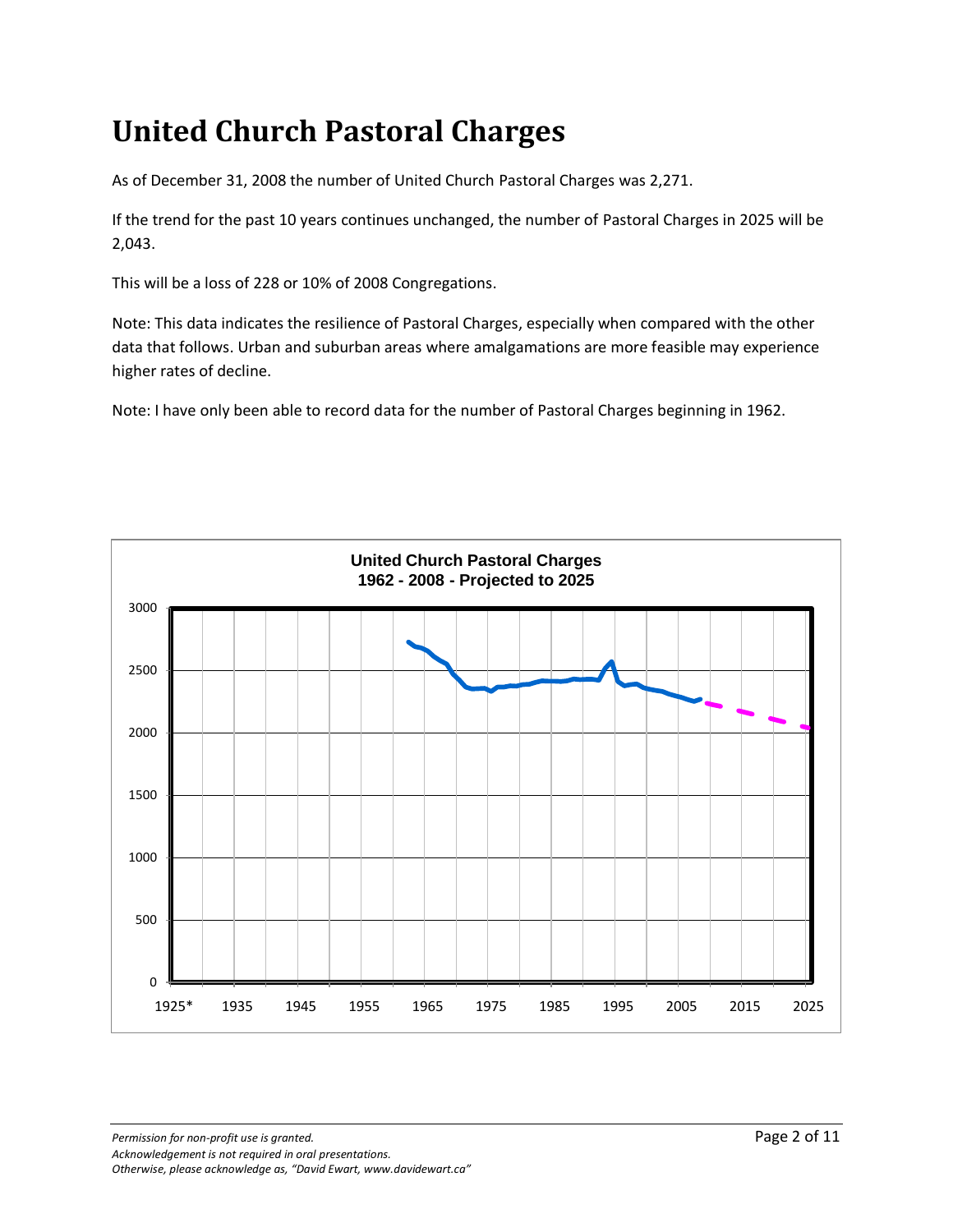# **United Church Congregations**

As of December 31, 2008 the number of United Church Congregations (or Preaching Places) was 3,308.

If the trend for the past 10 years continues unchanged, the number of Congregations in 2025 will be 2,444.

This will be a loss of 864 or 26% of 2008 Congregations.

Note: The rate of decline of Congregations is much higher than that for Pastoral Charges. The result is that more Pastoral Charges have fewer Congregations, and more Pastoral Charges have part-time Ministers.

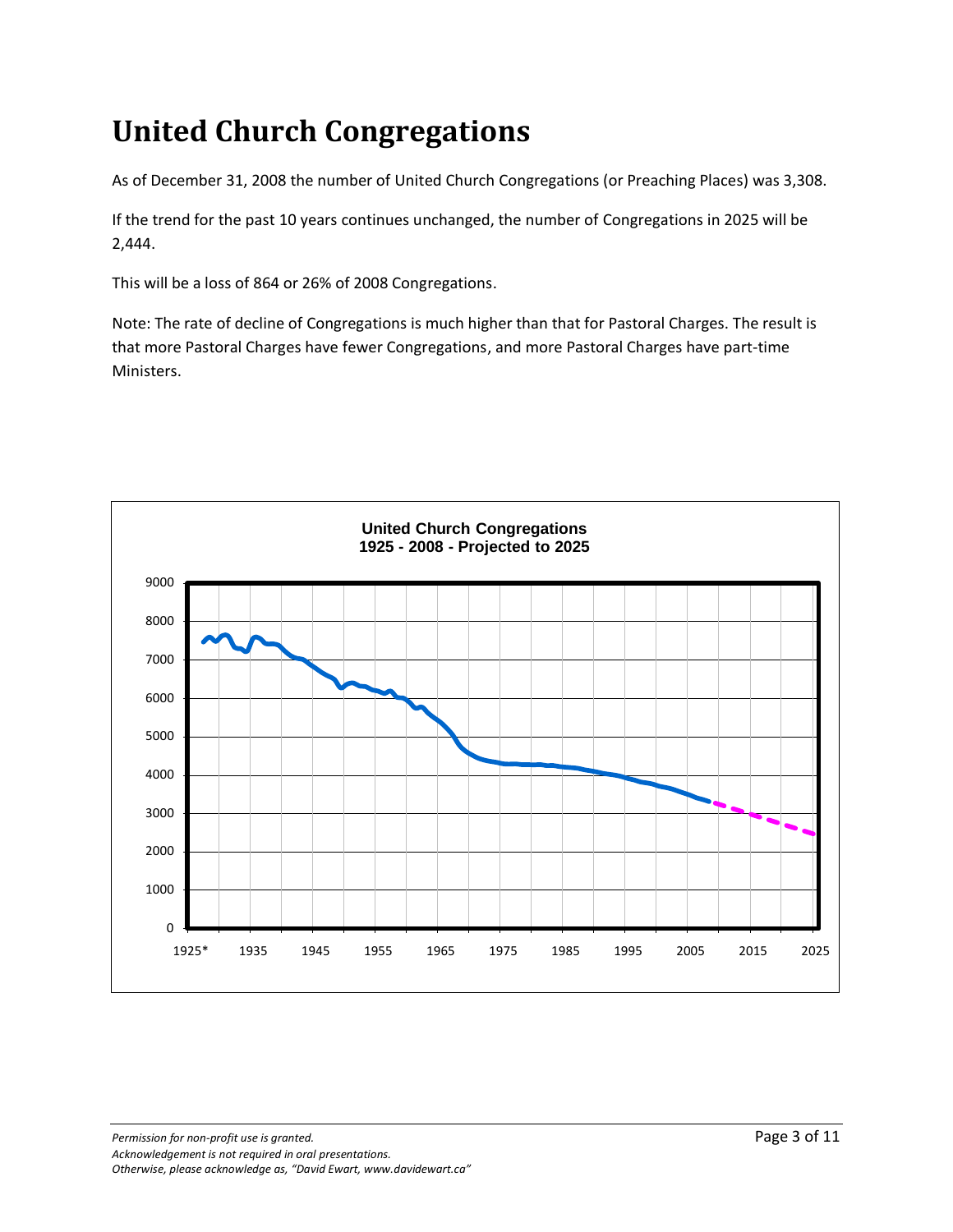## **United Church Membership**

As of December 31, 2008 United Church Total Membership (Resident and Non-Resident) was 525,673.

If the trend for the past 10 years continues unchanged, Membership in 2025 will be 260,779.

This will be a loss on average of 264,894 or 50% of 2008 Members.

Note: The decline of Membership is much higher than the decline of Pastoral Charges and Congregations. This results in many Congregations having significantly fewer Members.

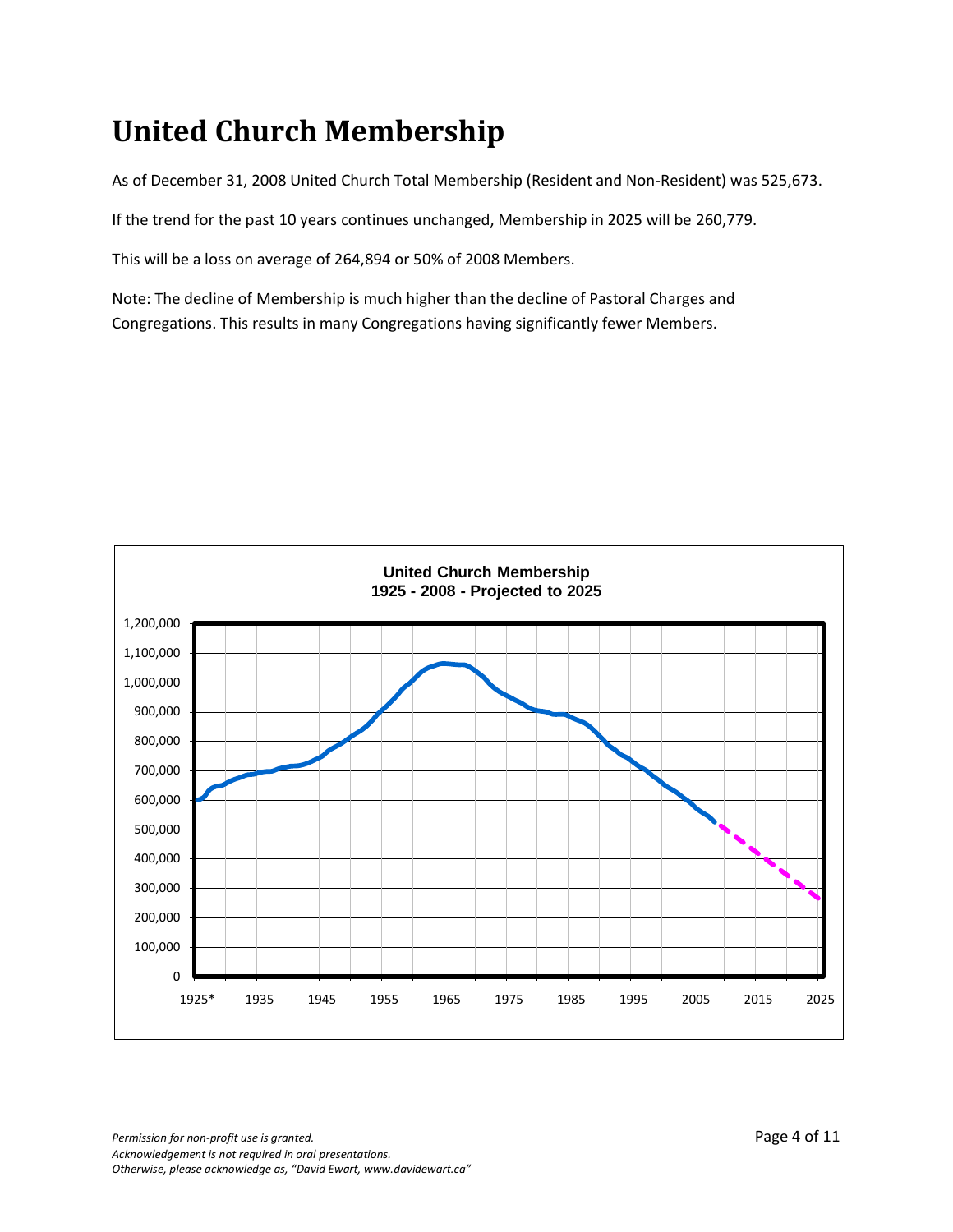#### **United Church Average Weekly Attendance**

As of December 31, 2008, the Average Weekly Attendance was 193,512.

If the trend for the past 10 years continues unchanged, Attendance in 2025 will be 33,705.

This will be a loss of159,807 or 83% of the number attending church in 2008.

Note: Average Weekly Attendance is declining much faster than the number of Congregations. This results in many Congregations having significantly lower Attendance.

Note: The Average Weekly Attendance was nationally recorded beginning in 1977.

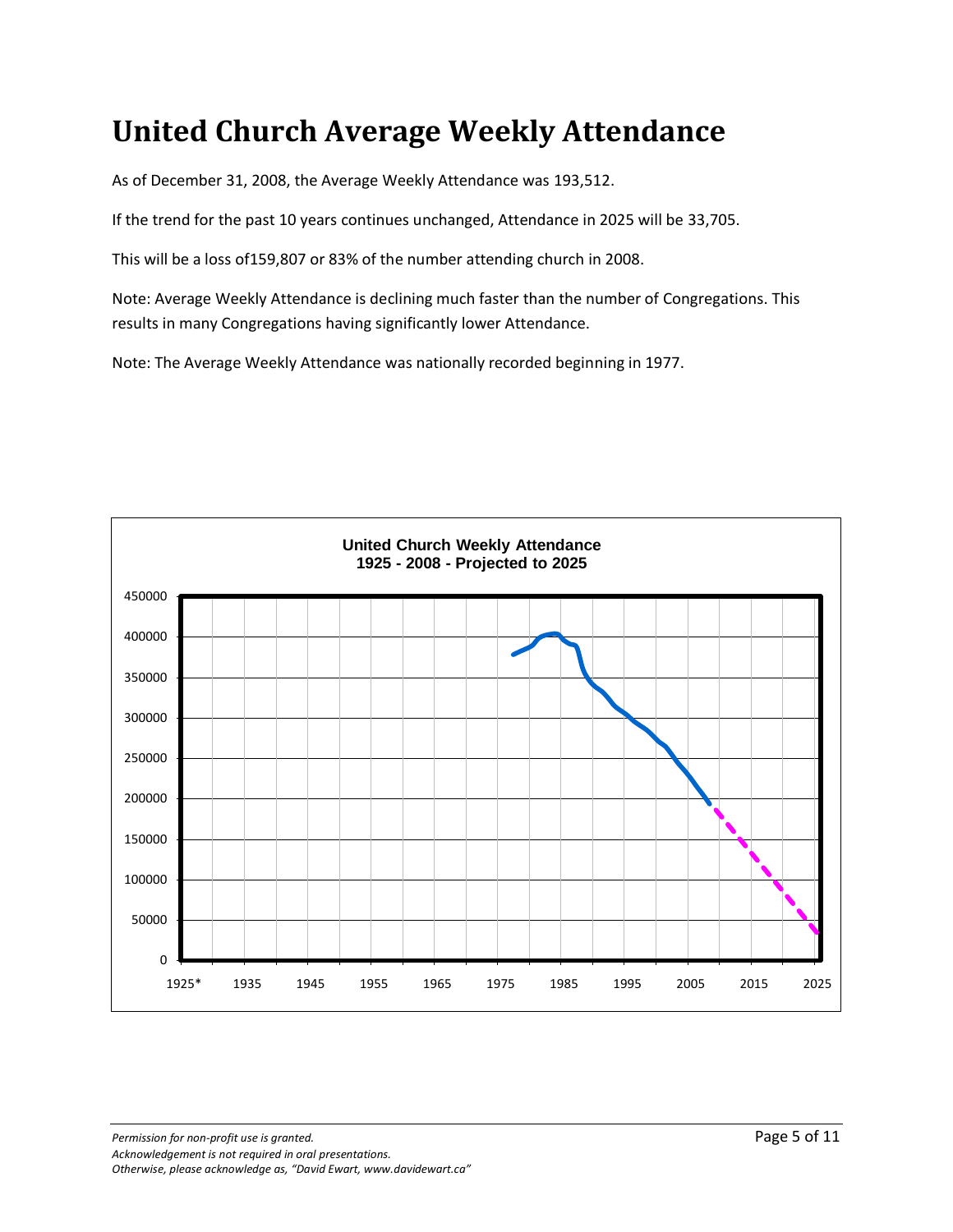### **United Church Financially Supporting Households**

As of December 31, 2008, the number of Financially Supporting Households was 262,789.

If the trend for the past 10 years continues unchanged, the number of Supporting Households in 2025 will be 127,332.

This will be a loss of 135,457 or 52% of the number of Supporting Households in 2008.

Note: The number of Financially Supporting Households is declining much faster than the number of Congregations. This results in Congregations having significantly lower Supporting Households.

Note: The number of Financially Supporting Households was nationally recorded beginning in 1981.

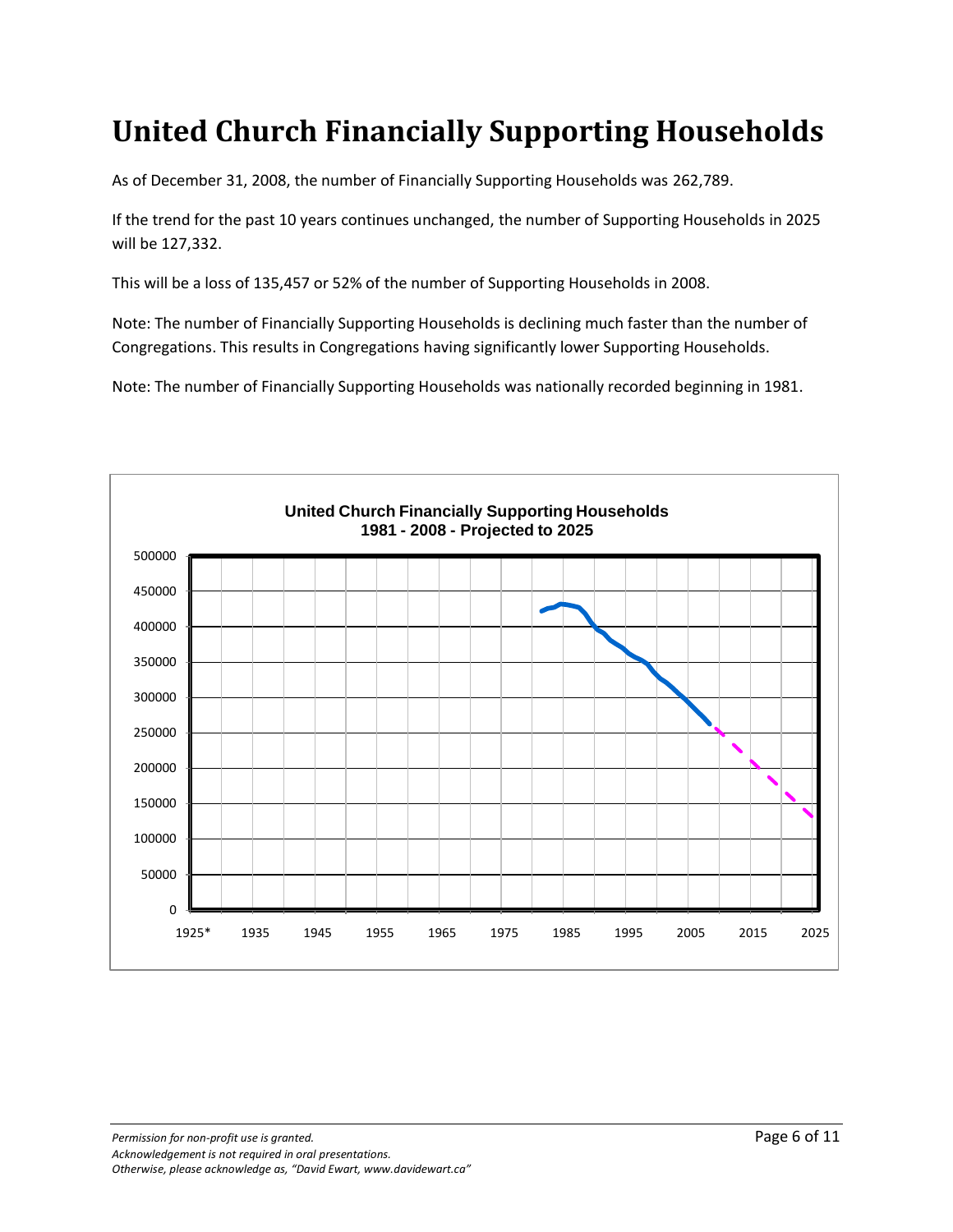# **United Church New Members Received by Profession of Faith**

As of December 31, 2008, the total New Members received by Profession of Faith (that is, those who have never been members of any church before) was 5,083.

If the trend for the past 10 years continues unchanged, the number of New Members in 2020 will be zero.

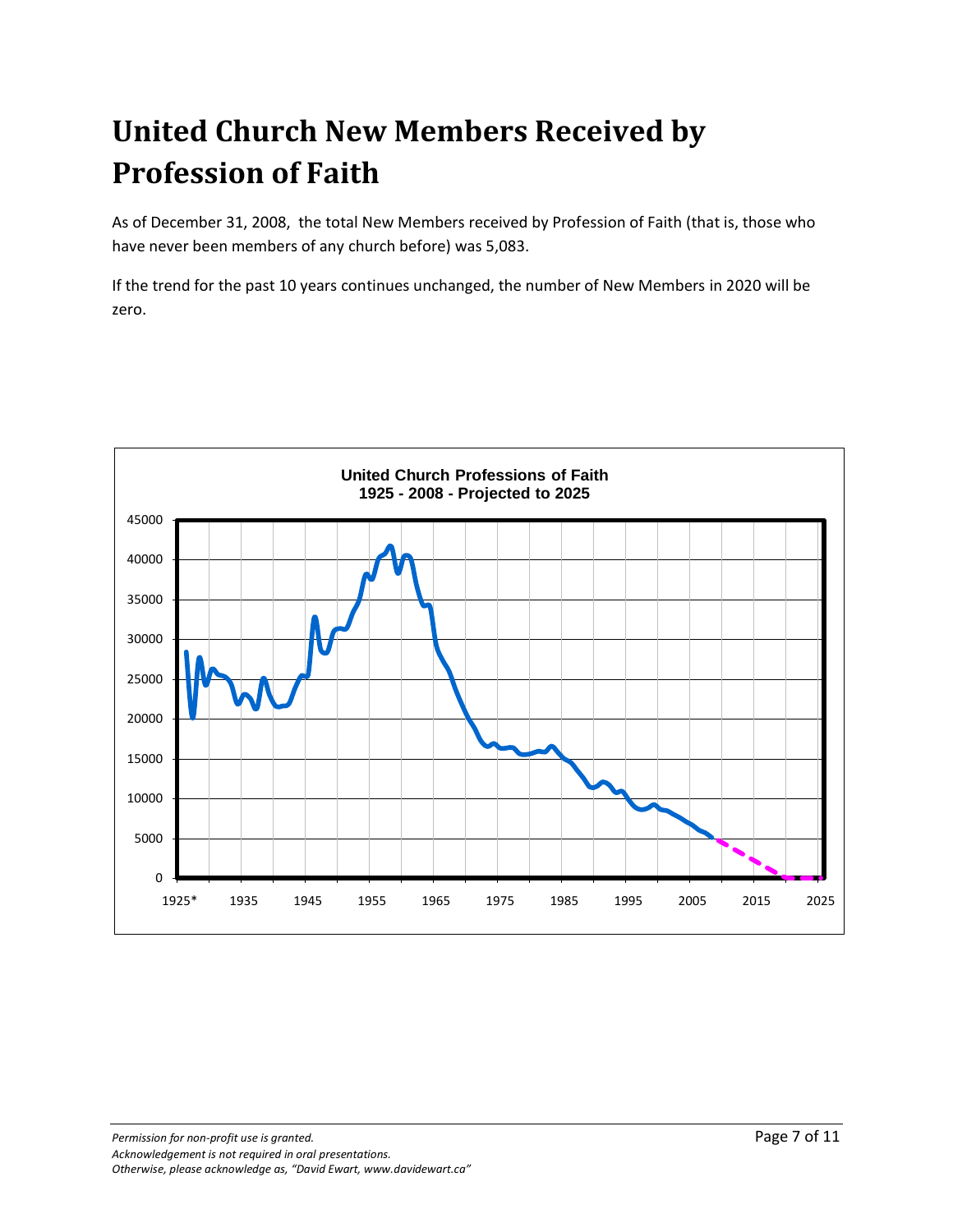### **United Church Sunday School Membership**

As of December 31, 2008, United Church Sunday School Membership was 74,453.

If the trend for the past 10 years continues unchanged, Sunday School Membership will be zero in 2018.

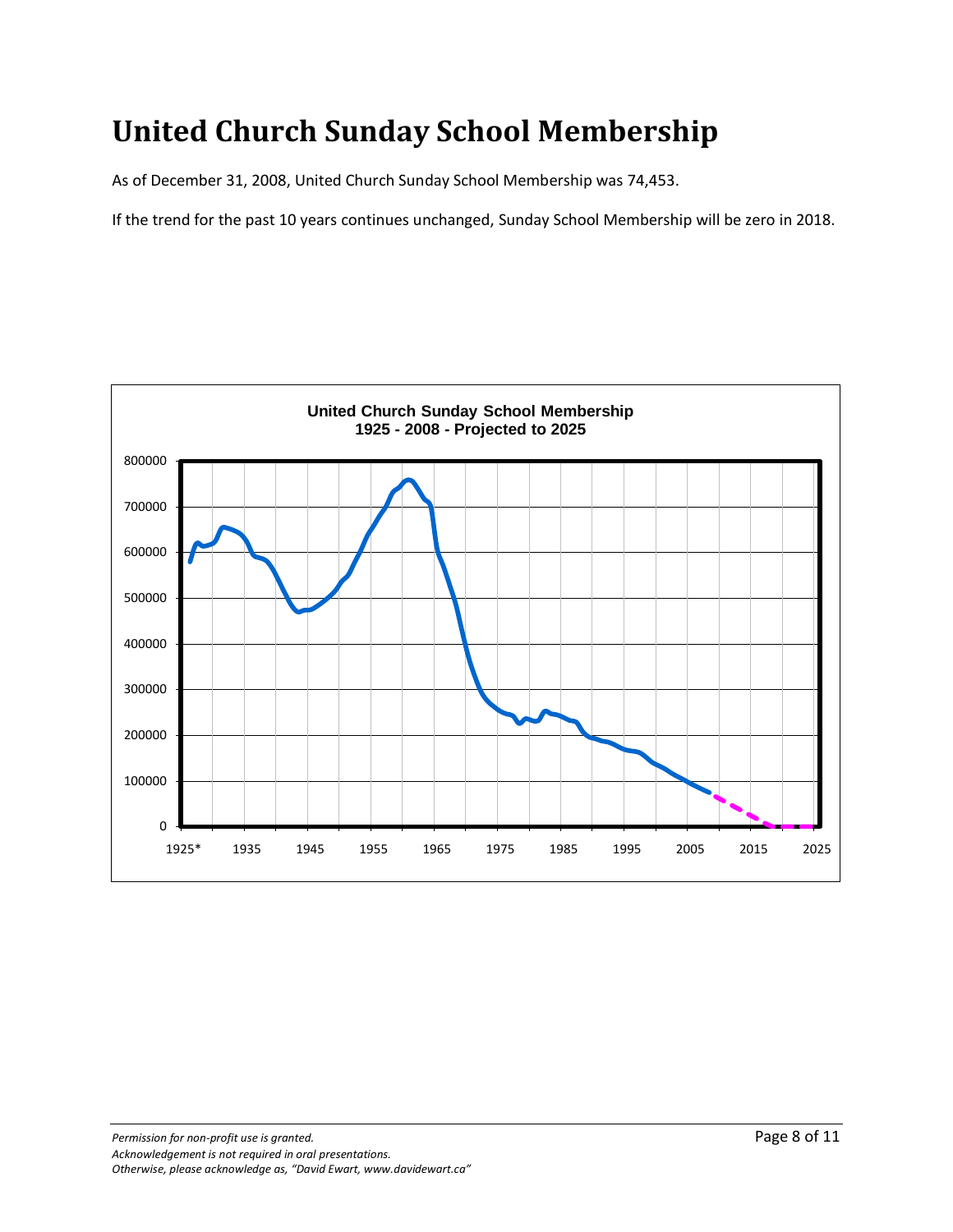## **United Church Baptisms (All Ages)**

As of December 31, 2008, the total of all Baptisms was 11,239.

If the trend for the past 10 years continues unchanged, the total of all Baptisms will be zero in 2020.

Note: The number of adults baptized each year is about 10% of the total.

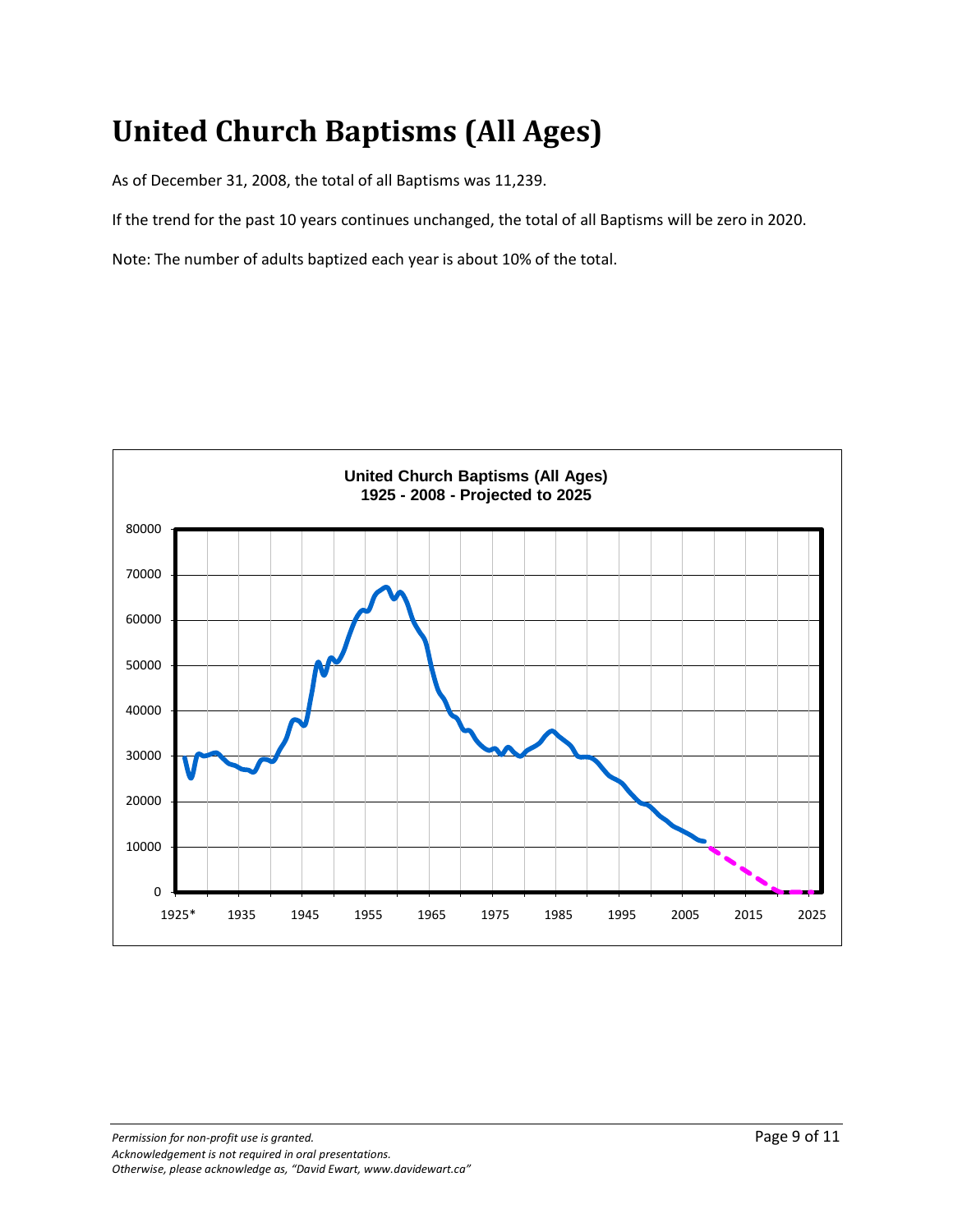## **United Church Weddings**

As of December 31, 2008, the total number of United Church Weddings performed was 9,225.

If the trend for the past 10 years continues unchanged, the total number of Weddings will be zero in 2019.